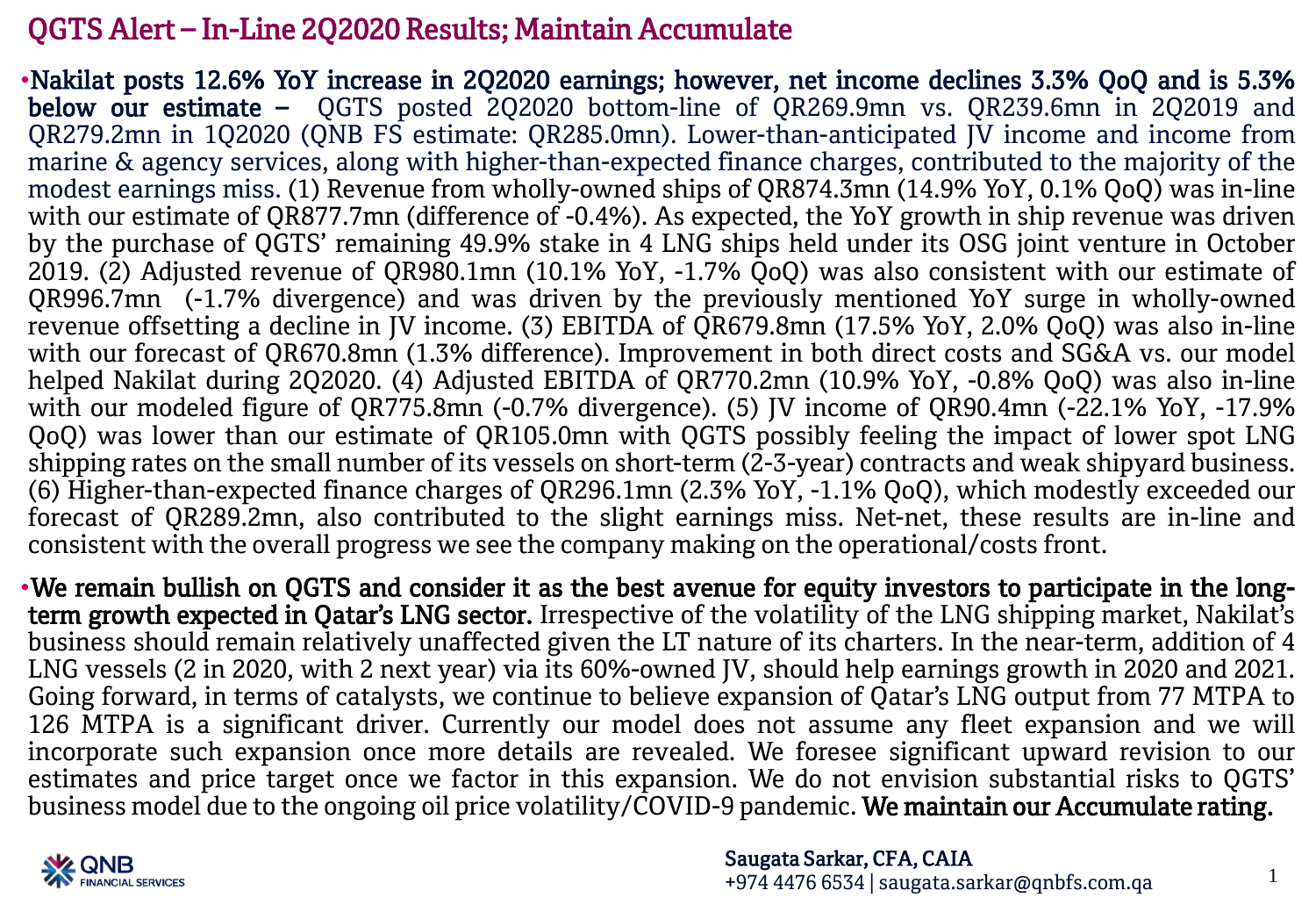## QGTS Alert – In-Line 2Q2020 Results; Maintain Accumulate

| <b>Income Statement</b>                               |           |           |               |           |          |          |          |
|-------------------------------------------------------|-----------|-----------|---------------|-----------|----------|----------|----------|
| In QR mn Except Otherwise Noted                       | 2Q2019    | 1Q2020    | <b>2Q2020</b> | 2Q2020E   | A Vs. E  | YoY      | QoQ      |
| Revenue from Wholly-Owned Vessels                     | 760.651   | 873.382   | 874.313       | 877.749   | $-0.4%$  | 14.9%    | 0.1%     |
| <b>Operating Costs</b>                                | (164.429) | (189.618) | (185.596)     | (190.566) | $-2.6%$  | 12.9%    | $-2.1%$  |
| <b>Gross Profit</b>                                   | 596.222   | 683.764   | 688.717       | 687.183   | 0.2%     | 15.5%    | 0.7%     |
| Gross Margin                                          | 78.4%     | 78.3%     | 78.8%         | 78.3%     |          |          |          |
| <b>Income from Marine and Agency Services</b>         | 13.312    | 13.334    | 15.382        | 14.000    | 9.9%     | 15.5%    | 15.4%    |
| General and Administrative Expenses                   | (31.055)  | (30.542)  | (24.298)      | (30.400)  | $-20.1%$ | $-21.8%$ | $-20.4%$ |
| <b>EBITDA</b>                                         | 578.479   | 666.556   | 679.801       | 670.783   | 1.3%     | 17.5%    | 2.0%     |
| Depreciation & Amortization                           | (188.818) | (222.910) | (222.815)     | (225.139) | $-1.0%$  | 18.0%    | 0.0%     |
| <b>EBIT</b>                                           | 389.661   | 443.646   | 456.986       | 445.644   | 2.5%     | 17.3%    | 3.0%     |
| <b>EBIT</b> Margin                                    | 51.2%     | 50.8%     | 52.3%         | 50.8%     |          |          |          |
| Share of Operating Profits from Joint Ventures        | 116.037   | 110.133   | 90.393        | 105.000   | $-13.9%$ | $-22.1%$ | $-17.9%$ |
| <b>Finance Costs</b>                                  | (289.464) | (299.312) | (296.120)     | (289.247) | 2.4%     | 2.3%     | $-1.1%$  |
| Interest, Dividend income & Profit from Islamic Banks | 18.486    | 19.700    | 13.747        | 19.000    | $-27.6%$ | $-25.6%$ | $-30.2%$ |
| Vessel Sub-Chartering & Other Income                  | 5.121     | 5.387     | 5.213         | 5.000     | 4.3%     | 1.8%     | $-3.2%$  |
| <b>Profit Before Tax</b>                              | 239.841   | 279.554   | 270.219       | 285.397   | $-5.3%$  | 12.7%    | $-3.3%$  |
| <b>Profit After Tax</b>                               | 239.841   | 279.554   | 270.219       | 285.397   | $-5.3%$  | 12.7%    | $-3.3%$  |
| Minority Interest                                     | (0.254)   | (0.363)   | (0.331)       | (0.371)   | $-10.7%$ | 30.3%    | $-8.8%$  |
| <b>Net Income to Equity</b>                           | 239.587   | 279.191   | 269.888       | 285.027   | $-5.3%$  | 12.6%    | $-3.3%$  |
| Net Profit Margin                                     | 31.5%     | 32.0%     | 30.9%         | 32.5%     |          |          |          |
| <b>EPS (QR)</b>                                       | 0.04      | 0.05      | 0.05          | 0.05      | $-5.3%$  | 12.6%    | $-3.3%$  |
| <b>Adjusted EBITDA</b>                                | 694.516   | 776.689   | 770.194       | 775.783   | $-0.7%$  | 10.9%    | $-0.8%$  |

| Adjusted Revenue | $890.000$ $996.849$ $980.088$ $996.749$ $-1.7\%$ $10.1\%$ $-1.7\%$ |  |  |  |
|------------------|--------------------------------------------------------------------|--|--|--|

| <b>Particulars</b>                     | 202019 | 102020 | 202020 | 202020E |
|----------------------------------------|--------|--------|--------|---------|
| Adj. EBITDA Margin                     | 78.0%  | 77.9%  | 78.6%  | 77.8%   |
| Gross Margin                           | 78.4%  | 78.3%  | 78.8%  | 78.3%   |
| <b>EBIT Margin</b>                     | 51.2%  | 50.8%  | 52.3%  | 50.8%   |
| G & A % of Sales                       | 4.1%   | 3.5%   | 2.8%   | 3.5%    |
| Depreciation & Amortization % of Sales | 24.8%  | 25.5%  | 25.5%  | 25.6%   |



Saugata Sarkar, CFA, CAIA

+974 4476 6534 | saugata.sarkar@qnbfs.com.qa